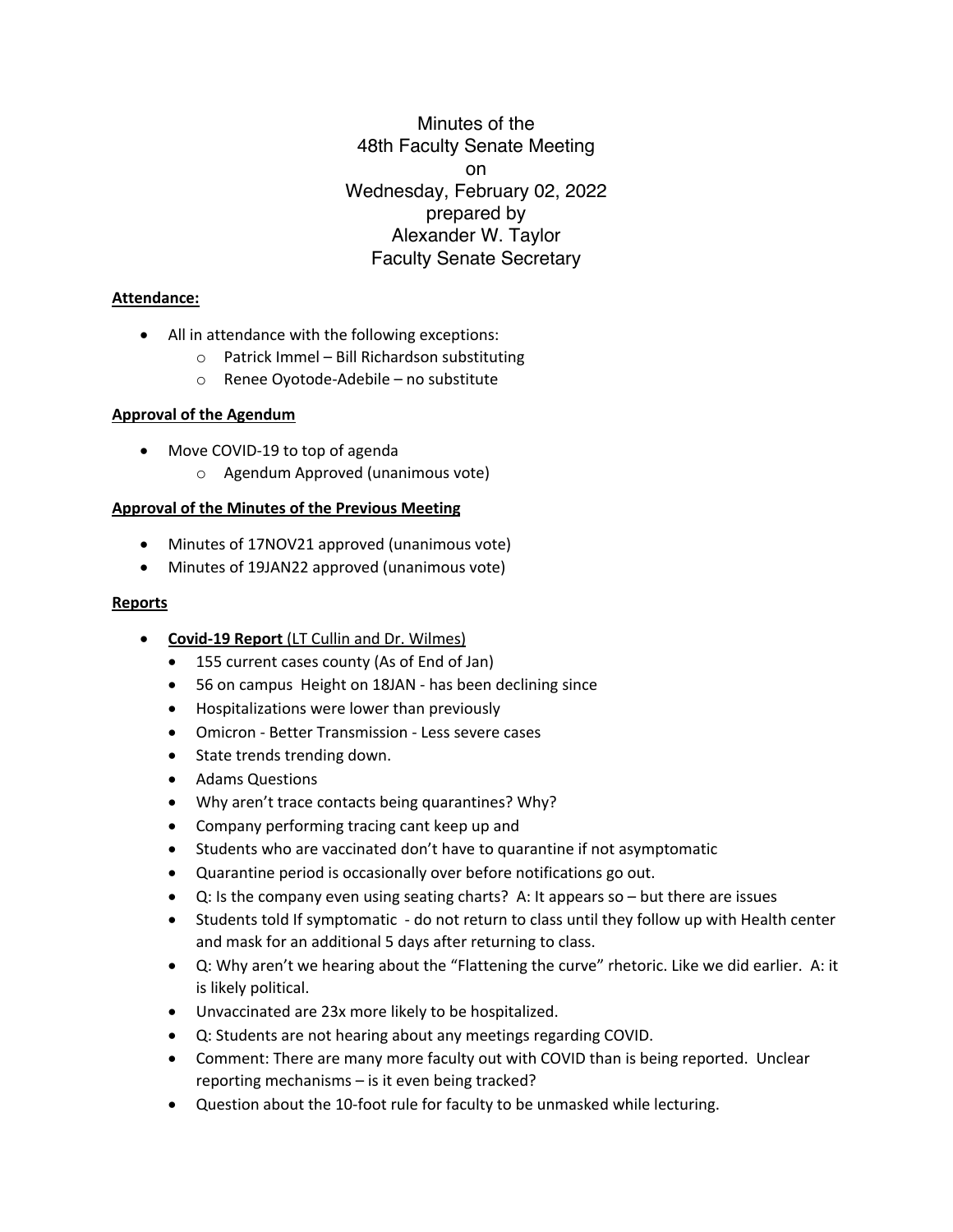- **Provost** (Hooyman)
	- o Dr. Hooyman is offsite (Jefferson City)
- **President** (Adam)
	- $\circ$  New Mental Health Person at Wellness center mandated reporter only to UPD only counsels in a crisis situation
	- o HURON real long-term data vs Covid-19 trends
		- Adam saw a preliminary presentation seemed to be an issue with conflating data sources (long-term vs. Covid trends being used in decision making?)
	- o Looking for ideas to implement an "Academic Day" in Spring
		- recognize and showcase Faculty achievements
		- focus on academics
		- no classes, (similar to walkout day in Fall) but want to have faculty and student involvement
		- midweek to avoid "long weekend" syndrome
		- lecture series?
		- § Brainstorming and commentary on ideas and genesis of the concept ensued.
	- o Evaluations new process to evaluate all levels of administration from Chairs/Directors to President. Fix problems of Chairs/Directors being faculty and being able to evaluate supervisors and school; Chairs/Directors get double whammied
	- o Bills/Laws from Bob Bergland on Parson budget speech 1/19/22
		- § \$500M to shore up MOSERS (which might reduce the NW contribution as an employer)
		- \$51M in core funding for higher ed (my best guess is that would be near 6% increase for each individual school)
		- \$281M for a rainy day fund, which should prevent mid-year budget withholds that have concerned/plagued us in past years
		- § \$468M in capital spending for higher ed (amounts to 50% of the top capital project proposal at each school)
		- It's unclear whether his push for 5.5% pay increases for state employees and a minimum of \$15 for state employees will trickle down to higher ed.
		- § Link to overview of budget: https://governor.mo.gov/priorities/governorparsons-2023-budget-brief
		- Link to relevant article: https://missouriindependent.com/2022/01/19/governor-proposes-record-47- 3b-missouri-budget-as-he-taps-surplus-federal-aid/
	- o Other bills:
		- COVID (several bills address both K-12 and higher ed)
			- prohibiting mask mandates
			- prohibiting vaccine mandates
		- 1st Amendment
			- protections for religious orgs to meet on campus
			- protections for speakers at higher ed institutions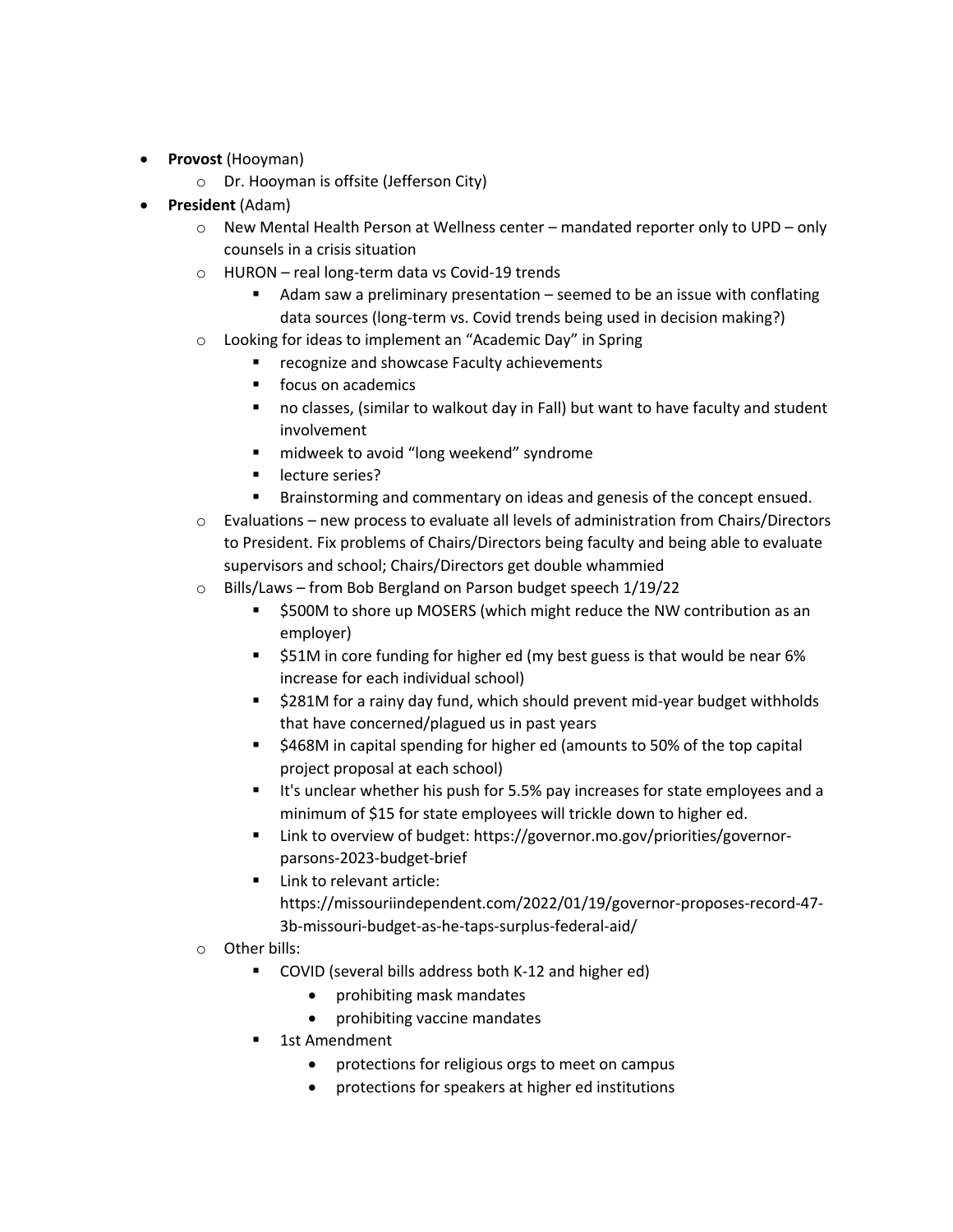- protections for HS and college journalists from censorship
- § 2nd Amendment
	- Guns on campus bills have returned once again
- Other
	- giving voting privileges to student reps on university boards of governors/regents
	- Restrictions on transgender athletes (HS and college)
	- bills banning CRT being taught not only at the elementary/sec ed level, but also higher ed
	- Ability to use MOST money to pay off student loans
	- Ability to apply unused A+ \$ toward a bachelor's degree
- o BOR:
	- Governor Parson visit to Northwest on 1/27/22:
		- Canceled BOR work session
		- No merger of Mo West and NW
		- Big push for work-force training and certifications (key for future) must tie to funding
		- Pledged support for next 3 years:
		- MO a good place to live
		- MO maintain status in top 10 for college/university and business partnerships
		- Support and value of K-12 and higher ed, and a need to focus on children
		- Parson's daughter is graduating with M.Ed. from NW
	- § Bearcat Stadium new permanent stairs to be installed over summer (\$1.1 M)
	- § NW housing refinancing (hope to bring outstanding \$38 M to \$35 M)
	- Approval of Spring faculty hires
	- § New UPD Officer Huddelson
	- § NW Policy update for victims of abuse/sexual assault: 2 weeks leave/year in accordance with state statute
	- § Another new Chair for NW Staff Council: Selena Foreman (Auxillary Services)
- **Academic Petitions** (Michael Miller)
	- o 04JAN meeting 26 petitions meeting a week from Friday 15 pending
- **Academic Appeals** (Ajay Bandi)
	- o Met on 14 and 15 Jan two appeals
- **Curriculum and Degree Requirements** (Trevor Meyer)
	- o Met a week ago
	- o Missing some school representation CSIS, AG, MATH, BUS
	- o System may change next year
	- o Meeting next Tuesday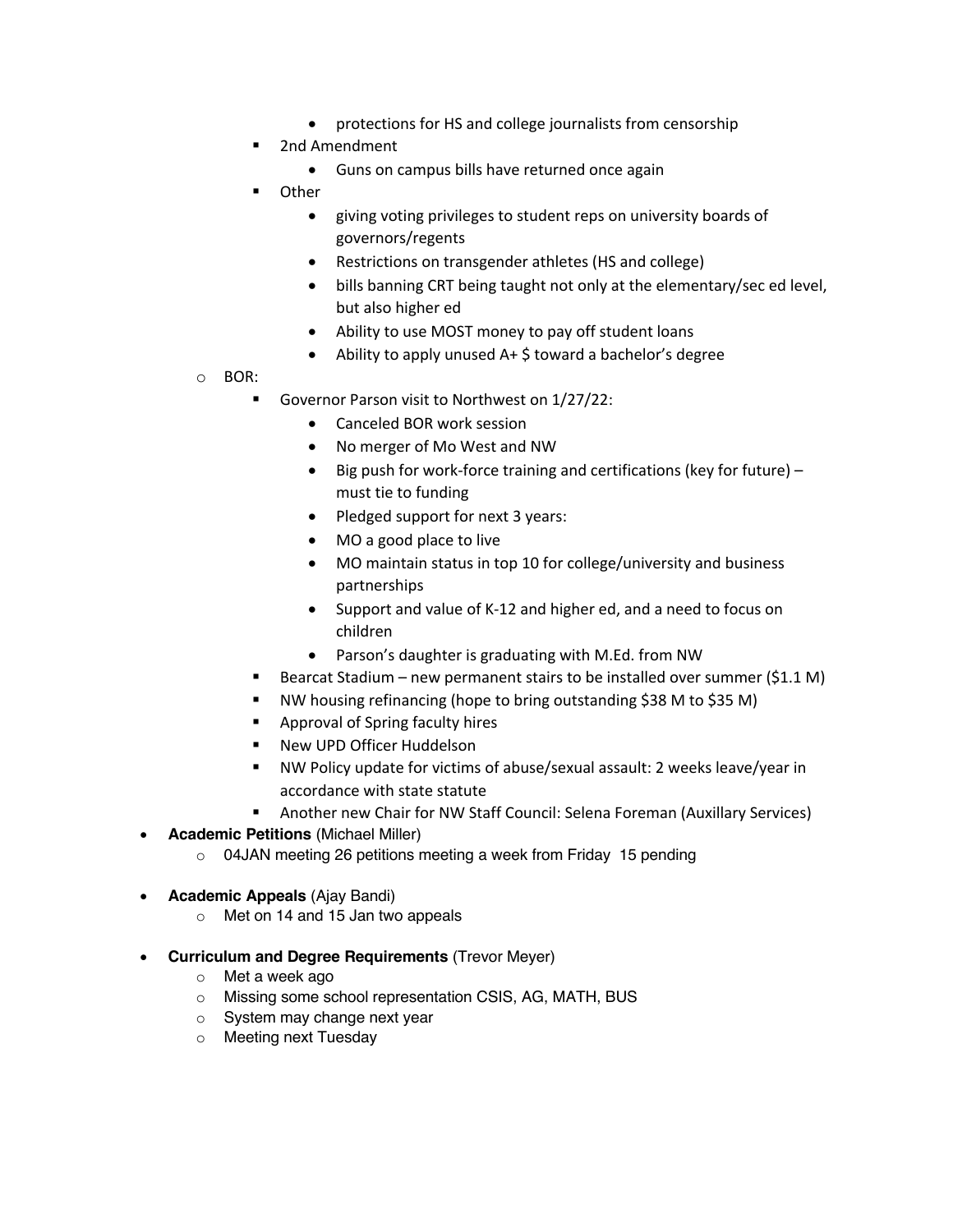- **Designated Curricular Matters** (Jennifer Wall)
	- o Nothing to report
	- o Missing some school representation MASS COMM
- **Assessment** (Robert Voss)
	- o Voss will be meeting with Hooyman regarding Program outcome changes.
	- $\circ$  The changes are coming the process of implementation is still being determined
- **Faculty Welfare** (John Gallaher)
	- o Meeting tomorrow
	- o Issues with meeting Quorum
	- $\circ$  Little to change except some procedural changes
	- o Meeting with Provost next week Overall Evals and where Chairs and Directors fit in.
- **Budget and Finance** (Matt Symonds)
	- o Nothing to report
- **Teaching and Learning** (Alice Foose)
	- $\circ$  Met Jan. 20<sup>th</sup> and developed summary report on issues related to canvas and exams. This draft document contains best practices gathered from faculty and recommended action steps to reduce academic dishonesty and to improve the overall process of using canvas and Lock Down Browser for giving exams. One of the recommendations is for CITE to create a brief troubleshooting document and to add a few resources to the developed document. This document has been passed to CITE (Gail Cullin) and is in the next phase of the process
	- o We continue to collect information on teaching related concerns to create a paper trail for future committees. Some issues to note are that intersession courses are not being evaluated and the last day to add a class is a day before the last day to drop a class which may cause issues in the future.
- **Legislative Committee** (Brett Chloupek)
	- o Nothing to report
- **COTE**, **Graduate Council**, **Research**, **IRB**, **Animal Welfare**, **University Seminar**
	- o Nothing to report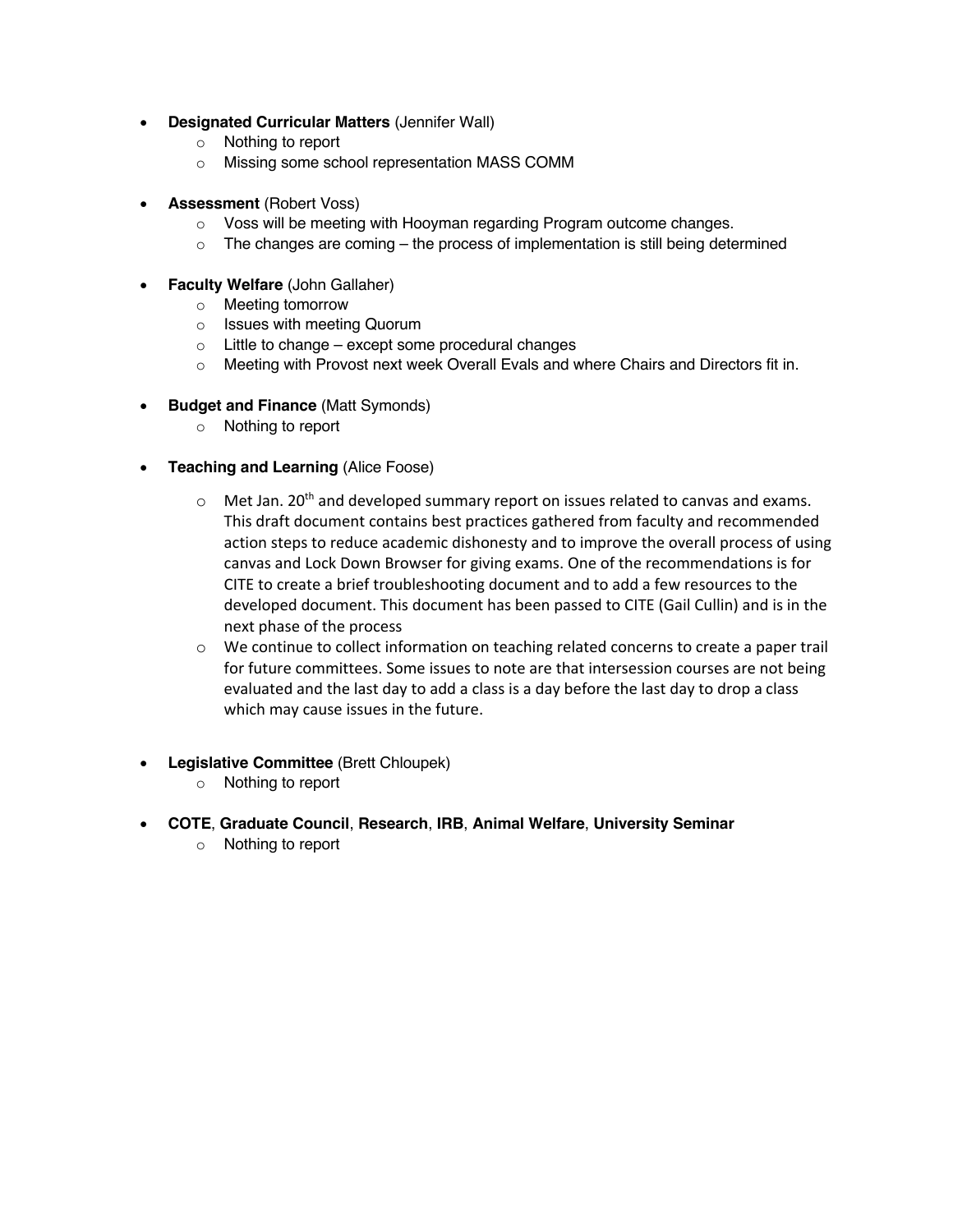### **Old Business**

### **Proposals**

| -ID | <b>Initiator</b> | <b>Proposal</b> | <b>Type</b>               | <b>Name</b>         | <b>Notes</b>                                 |
|-----|------------------|-----------------|---------------------------|---------------------|----------------------------------------------|
|     | Charles Hoot     |                 | $121-44-01$ Change Course | CSIS 44517 Big Data | Passed by Faculty Senate<br>11/17/21, 20:0:0 |

No one moved to re-consider – therefore passed without a vote (this was an issue of an out of sequence vote – Senate had already passed it…)

### **New Business**

(Guest speakers) Lieutenant Amanda Cullin and Dr. Gerald Wilmes – Covid-19 update

• See above

Faculty Senate Elections for AY22-23:

- Out-going At-large Senators (3 CAS, 2 Schools):
	- o Jennifer Wall (College of Arts and Sciences)
	- o Brett Chloupek (College of Arts and Sciences)
	- o Richard Sonnenmoser (College of Arts and Sciences)
	- o Ajay Bandi (Professional Schools)
	- o Matt Symonds (Professional Schools)
	- o Out-going At-Large Alternate Senators (2 CAS, 3 Schools):
	- o Michael Bellamy (College of Arts and Sciences)
	- o Richard Black (College of Arts and Sciences)
	- o Teckle Wanorie (Professional Schools)
	- o Rochelle Hiatt (Professional Schools)
	- o Scott Bell (Professional Schools) (has left NW)
- Out-going Academic Unit Senators (5):
	- o Patrick Immel (Fine and Performing Arts)
	- o Devlin Scofield (HSS)
	- o Kenton Wilcox (Language, Literature, and Writing)
	- o Mike Miller (Agricultural Sciences)
	- o Nate Eloe (Computer Science and Information Systems)
	- o Alice Foose (School of Health Sciences and Wellness) (added as addendum to agendum)
- Self-nomination/election of new At-Large Senators and At-Large alternatives: first fortnight of February
	- o Contact Senate Secretary for list of nominations
- Election and confirmation of Departmental/School Senators: latter half of February
- Nomination of Vice-President-Elect, Secretary-Elect, and Parliamentarian-Elect: submit nominations to Secretary Alexander Taylor on or before 3/2/22

Proctor Coordinator Position: Readings 1 and 2

- Comments about Mission Creep and no information about "needs" what are the stats/data supporting this position.
- Comment that the issues might be solved by better training of student employees, not creating new permanent positions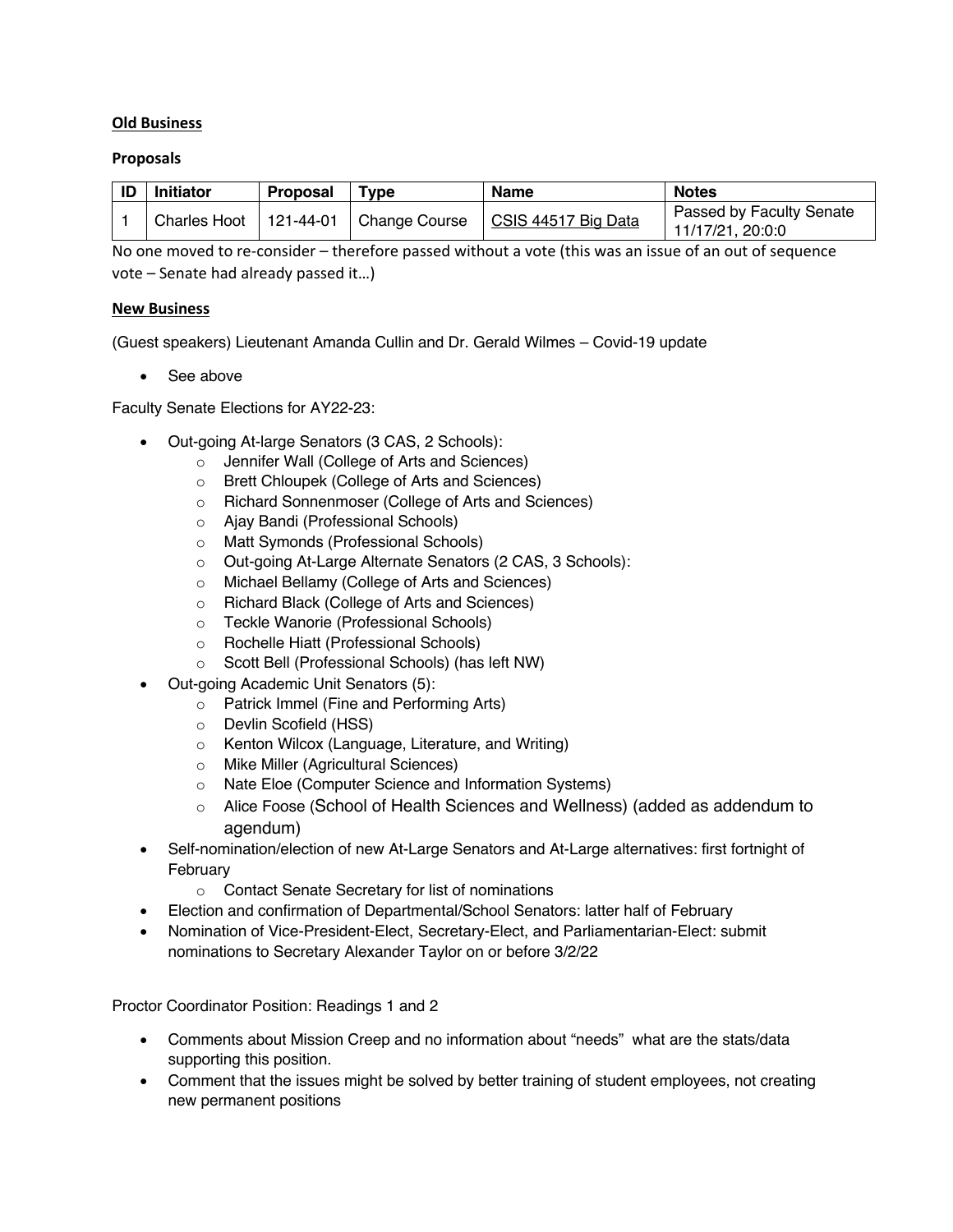- Motion made to table the until Sabio comes and answers our questions
- Consider passing to learning and Teaching committee

#### Proposals

| ID              | <b>Initiator</b>                   | Proposal  | <b>Type</b>          | Name                                                                                              | <b>Notes</b> |
|-----------------|------------------------------------|-----------|----------------------|---------------------------------------------------------------------------------------------------|--------------|
| $\mathbf{1}$    | Alexander W. Taylor                | 121-03-02 | New Course           | AGRI 03-531 Soil Physics and Field Management                                                     |              |
| $\overline{c}$  | Katie Spears and S.<br>Rena' Smith | 121-04-02 | Change Program       | Biology M.S.                                                                                      |              |
| 3               | Katie Spears and S.<br>Rena' Smith | 121-04-03 | Change Course        | BIOL 04699 Thesis                                                                                 |              |
| 4               | Katie Spears and S.<br>Rena' Smith | 121-04-04 | New Course           | BIOL 611 Readings in Organismal Biology                                                           |              |
| 5               | Katie Spears and S.<br>Rena' Smith | 121-04-05 | New Course           | BIOL 04-621 Wildlife Management & Conservation                                                    |              |
| 6               | Katie Spears and S.<br>Rena' Smith | 121-04-06 | New Course           | BIOL 04-688 Capstone I                                                                            |              |
| $\overline{7}$  | Katie Spears and S.<br>Rena' Smith | 121-04-07 | New Course           | <b>BIOL 689 Professional Capstone II</b>                                                          |              |
| 8               | Alisha Francis                     | 121-08-01 | <b>Change Course</b> | PSYC 08343 Biological Psychology                                                                  |              |
| 9               | Ashley D. Black                    | 121-10-03 | Program Deletion     | English: Speech Emphasis M.A.                                                                     |              |
| 10              | Ashley D. Black                    | 121-10-04 | Program Deletion     | English M.A. with English Pedagogy Option                                                         |              |
| 11              | <b>Richard Black</b>               | 121-10-05 | <b>Change Course</b> | <b>ENGL 10224 Multiethnic Literature of the United States</b>                                     |              |
| 12              | Alex Kirt                          | 121-20-01 | New Program          | <b>Audio Production Minor</b>                                                                     |              |
| 13              | Rhonda Beemer                      | 121-22-01 | Change Course        | HPER 22534 Evidence Based Practice in Health Science and<br>Wellness                              |              |
| 14              | <b>Robert Voss</b>                 | 121-33-21 | Change Program       | Social Studies: History Comprehensive Major, 51 hours: B.S.<br>Ed. (Certifies grades 9-12)        |              |
| 15              | <b>Robert Voss</b>                 | 121-33-24 | Change Program       | Social Studies Certification, 24 hours: B.S.Ed., Major in Middle<br>School (Certifies Grades 5-9) |              |
| 16              | Dr. Laura Kauzlarich               | 121-51-01 | New Program          | <b>MBA Accounting Emphasis</b>                                                                    |              |
| 17              | Lim/Blackford                      | 121-51-05 | New Program          | <b>Graduate Certificate in Accounting</b>                                                         |              |
| 18              | Lim/Blackford                      | 121-53-01 | New Program          | <b>MBA Finance Emphasis</b>                                                                       |              |
| 19              | Lim/Blackford                      | 121-53-02 | New Course           | FIN 630 Financial Institutions                                                                    |              |
| 20              | Lim/Blackford                      | 121-53-03 | New Course           | FIN 635 International Finance                                                                     |              |
| 21              | Lim/Blackford                      | 121-53-04 | New Program          | Graduate Certificate in Finance                                                                   |              |
| $\overline{22}$ | Lim/Blackford                      | 121-54-10 | New Program          | Graduate Certificate in Human Resource Management                                                 |              |
| 23              | Lim/Blackford                      | 121-54-11 | Change Program       | <b>MBA Business Analytics</b>                                                                     |              |
| 24              | Blackford/Lim                      | 121-54-13 | Change Course        | <b>MGMT 54310 Managerial Communication</b>                                                        |              |
| 25              | Lim/Blackford                      | 121-55-03 | New Program          | Graduate Certificate in Marketing                                                                 |              |
| 26              | Blackford/Lim                      | 121-55-05 | Change Course        | MKTG 55438 International Business                                                                 |              |
| 27              | Kristi Alexander                   | 121-61-01 | Change Course        | EDUC 61633 Curriculum Design                                                                      |              |
| 28              | Kristi Alexander                   | 121-61-02 | New Course           | EDUC 61-774 Advanced Middle School                                                                |              |
| 29              | Kristi Alexander                   | 121-61-03 | Change Program       | Specialist in Education EdLead K-12                                                               |              |
| 30              | Kristi Alexander                   | 121-61-04 | Change Program       | Specialist in Education Generalist                                                                |              |
| 31              | Jill Baker                         | 121-62-11 | Change Program       | <b>Education B.S., Elementary</b>                                                                 |              |

- Items 1-10
	- o Question about 121-04-05 Contact versus Lab/Lecture and crossed with a 400 level course – Why not a 500 level course? Why is 1 hour of lab not 1 hour of contct/credit hour? Some confusion as to why the numbering is as it is… Move to vote…
	- o Vote: (Yea:Nay:Abstain)
		- § 121-04-05 17:1:0
		- $\blacksquare$  121-04-07 17:1:0
		- All others 18:0:0